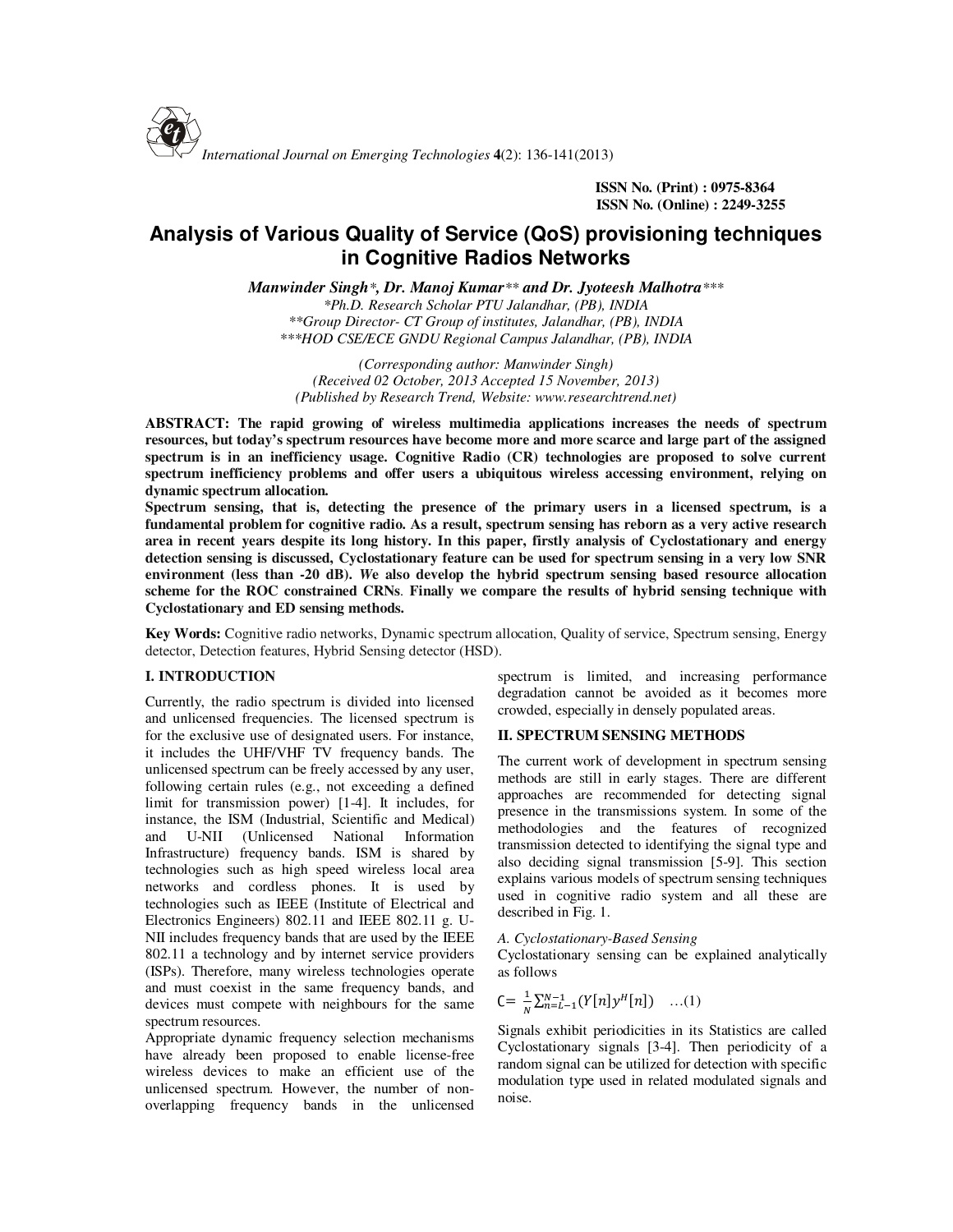

**Fig. 1.** Various Spectrum Sensing techniques.

**Cyclostationary detection.** This can be achieved from two dimensional spectrum correlation function or cyclic autocorrelation function, these two are under received signal.

Cyclostationarity feature detection is another method used in spectrum sensing. This method used for identifying transmissions of primary user. This method used to detect signals present spectrum. This is done by using cyclic correlation function by replacing power spectral density (PSD).

Important thing in wide sense stationary (WSS) is no other correlation happen when modulated received signals. If cyclostationary is facing a problem of spectral correlation problem means it is due to signal periodicities redundant. Cyclostationary features happen in Transmitted signals to and it causes an autocorrelation of the signal or periodicity of the signal or statistics of mean and its cyclostationary detector will abuses features to detect either primary user is present or not.

Spectral correlation function (SCF) is used by replacing the PSD in cyclostationary detector (CSD). Then SCF will detects the occurrence of a signal based on transmission periodicity. Normally in wide sense stationary (WSS) there is no noise present and it specifies no periodicity. Therefore the CSD easily separate noise pattern. Transmitter information need for Matched detector, but CSD do not require any transmitter information. Under low SNR and noise powers it can execute better than energy detector. Received signal cyclic spectral density function written as

$$
R_{y}^{\alpha}(\tau) = E[y(n + \tau)y * ((n - \tau)e^{j2\pi\alpha n}] \dots (2)
$$

Cyclic autocorrelation function (CAF) is expressed in above equation. Cyclic frequency denoted as α. Fundamental frequencies signal while in transmission denoted as  $x(n)$ . CF used for effective signal mechanism. Signal features are increased to improve the multipath fading. The increased overhead and loss of bandwidth causes more expanse.

#### *B. Energy Detector Based Spectrum Sensing*

Energy detector method also called as period gram [3], for finding spectrum sensing this will and basic approach because of its implementation complexities and low computational and also more generic compare to other methods. Main principle of energy detector is finding the received signal energy and compares with the threshold. These signals are sensed by comparing the energy detector output and also noise floor.

Threshold values are depends on noise level. Energy detector based sensing also facing some challenges those are failure to differentiate the interference from noise and primary users, detecting primary users with appropriate threshold, and also performance is poor due to low signal-to-noise ratio (SNR) values. For detecting spread spectrum signals energy detectors do not work powerfully [7-12].



**Fig. 2.** Energy Detection based Spectrum Sensing.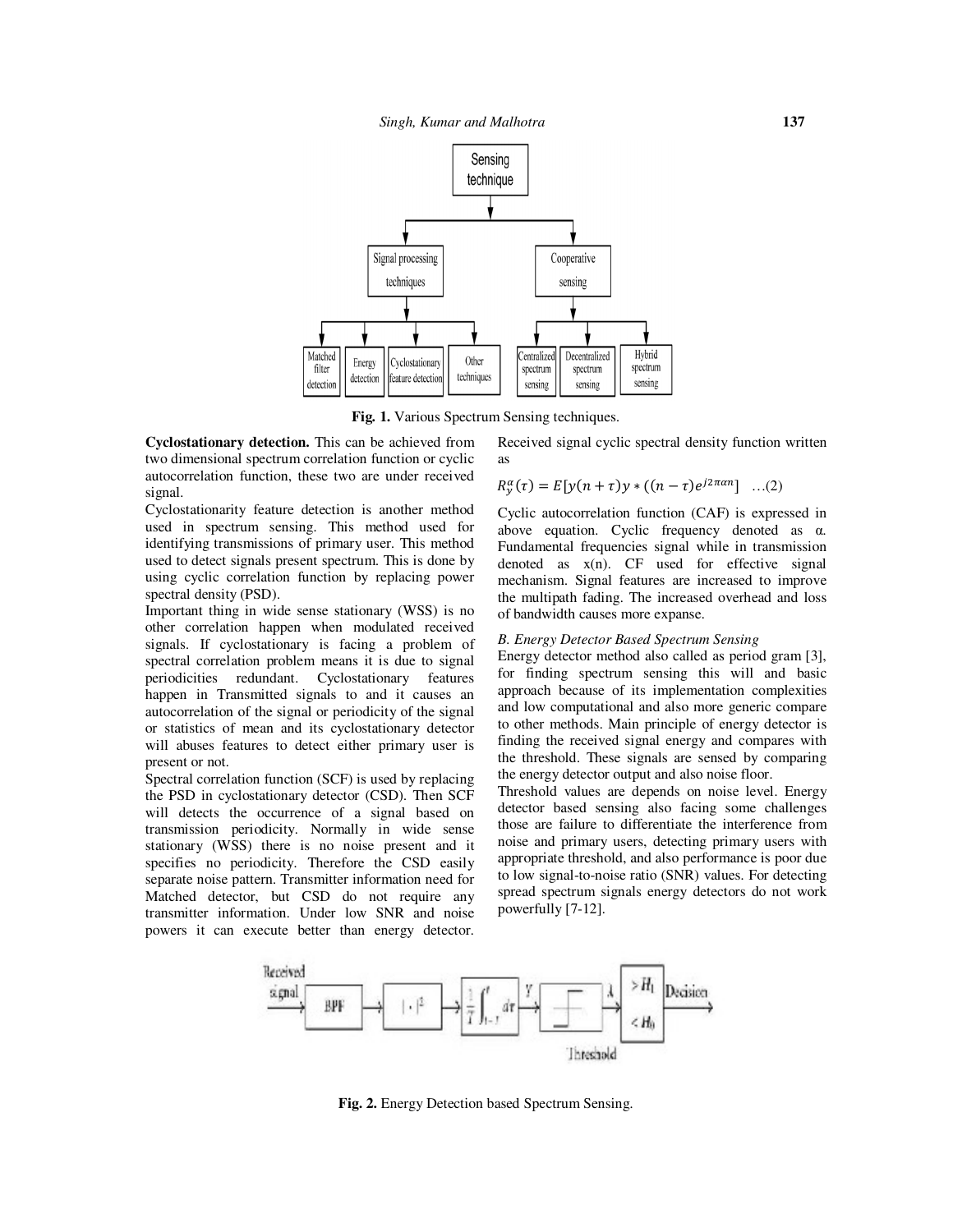This method optimal for identifying identical signal distribute with high SNR rate, but it is not suitable while going to correlated signal to detecting. Received signal of energy detector is

$$
w(n)+s(n) = y(n)
$$
 ... (3)

By matching the decision metric M opposite to fixed threshold λE can obtain by choice of occupancy band. It is equal to examining two hypotheses give below

$$
Y(n) = s(n) + w(n): H1, ... (4)
$$
  
 
$$
Y(n) = w(n): H0,
$$

Probability of incorrectly test decides that signal is not occupied actually and noted PF. This can be expressed as [4]

Probability of detecting a signal when it truly is present in spectrum is noted as PD. Then large probability detection can be expressed as

$$
PD = Pr (M>, \lambda E | H1) \qquad ...(6)
$$

Incomplete gamma function is denoted as r (a, x) and Decision threshold can be denoted as, λE [4]. Region of convergence (ROC) curves for different SNR shown in below fig below [4].

## **III. HYBRID SENSING**

The hybrid architecture, which is presented in Fig. 3 is an iteratively adaptative architecture as it is explained in [1].



**Fig 3.** Hybrid Spectrum sensing Detector (HSD) architecture.

In the next section we introduce the M-HSD algorithm, which is the same as the HSD proposed in [1] but this time we added buffer<sub>1</sub> and buffer<sub>2</sub> in order to take soft decisions over the modifications of the thresholds  $\xi_1$ and  $\xi_2$ . The benefit of using buffers gives stability for operating at low SNRs

#### *A. Decision Rule of the M-HSD Algorithm*

We first assume that  $N_0$  is constant with respect to time. Let  $X_i$  be the energy of the received signal  $x(t)$  during an observation time T after the iteration i, B the bandwidth of the tested band,  $\xi_1$  and  $\xi_2$  two thresholds that are first initialized at 0 and +1 respectively.  $ξ<sub>G</sub>$ , which is the threshold of the cyclostationary block that is defined in order to respect the desired  $P_{fa}$ ;  $d_{es}$ , is fixed using the central  $X^2$  table as described in [13].

At the beginning of the sensing, the energy detector calculates the energy X of the received signal after an observation time T. Then if X falls inside the interval  $[ξ<sub>1</sub>; ξ<sub>2</sub>]$ , the energy detector cannot make a direct decision of type signal present or signal absent. In that case, the adaptation stage presented in Fig. 4 will call the cyclostationary block (which a priori knows the

cyclic frequency of the signal of interest) to make the decision. After the decision of the cyclic test is taken, if it is of the type signal present (resp. signal absent), the calculated value X is then saved in a buffer called buffer<sub>2</sub> of size  $N_2$ , (resp. buffer<sub>1</sub> of size  $N_1$ ).

The algorithm continues in the same way except when  $buffer_2$  (resp. buffer<sub>1</sub>) is full. In this case, the adaptation stage starts to modify the value of the threshold  $\xi_2$ (resp.  $\xi_1$ ) according to the average of buffer<sub>2</sub>, (resp.  $buffer_1$ ) and then the oldest value in the buffer will be replaced by the new calculated one  $(X_i$  after the iteration i). At any time, if the calculated value X is outside the interval  $[\xi_1; \xi_2]$ , the adaptation stage will take automatic decision of type signal absent (resp. signal present) depending on whether X is less than  $\xi_1$ (resp. greater than  $\xi_2$ ) avoiding the use of the cyclic test. The process is repeated making the interval  $[\xi_1; \xi_2]$ , smaller and smaller. Two cases, high and low SNR, need to be studied in order to analyze the M-HSD architecture limits, which will be explained in the next paragraph. Figure 4 shows the algorithm of the M-HSD method.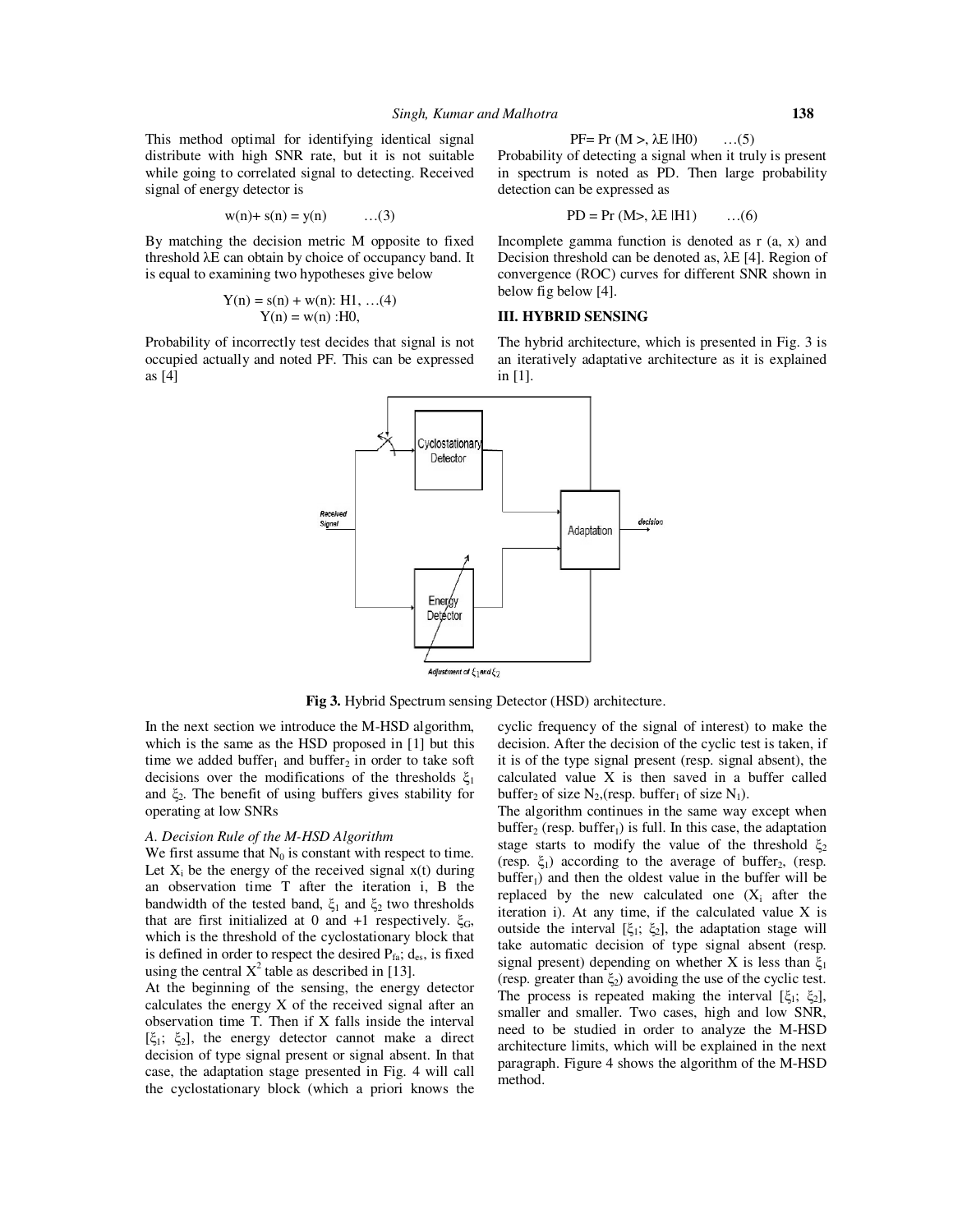

**Fig. 4.** Modified version of the HSD algorithm (M-HSD)

## **IV. SIMULATION RESULTS AND DISCUSSION**

Simulation is done using NS2 where 20 users are taken into account out of which 10 users are PU's and rest 10 Users are SU. In the simulations, we used a 4-PSK modulation at 20 Khz where  $\alpha = 1/T_s$  is the cyclic

frequency used in the cyclostationary detector a priori known, and Ts refers to the symbol period of the 16- PSK. We set  $N_1$  and  $N_2$  equal to 30 in the simulation of the M-HSD algorithm.



**Fig. 5.** The variation of  $\xi_1$  and  $\xi_2$  at -5 dB using M-HSD algorithm, with  $\gamma = 1$ , N1 = 30, and N2 = 30. Each mark on the curves indicates a modification of  $\xi_1$  and  $\xi_2$ .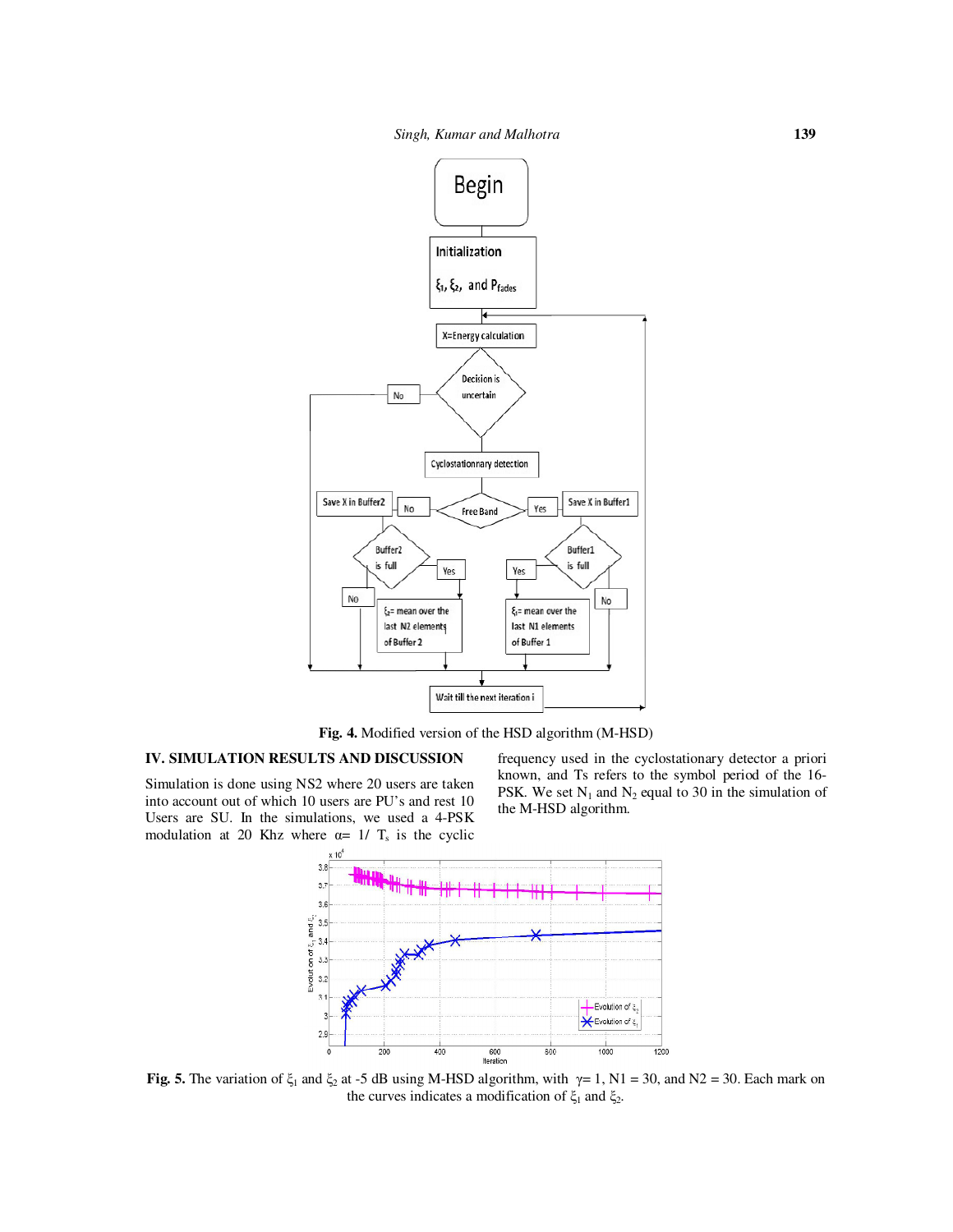



Fig. 6. Probability of detection (P<sub>D</sub>) Vs Sensing Time.

The time bandwidth product BT is equal to 4500 and an equiprobabilist environment (γ= 1) was used, unless otherwise stated while simulating the different architectures. P<sub>D</sub> probability of detection vs Sensing Time is drawn in fig 6. Given results clearly depict that P<sub>D</sub> has significant improvement with the help of Hybrid detector as compare to convention detectors like Cyclostationary as well as Energy detector.



Fig. 7. Probability of False Alarm (P<sub>FA</sub>) Vs Sensing Time.



**Fig. 8.** End to End delay Vs sensing time.